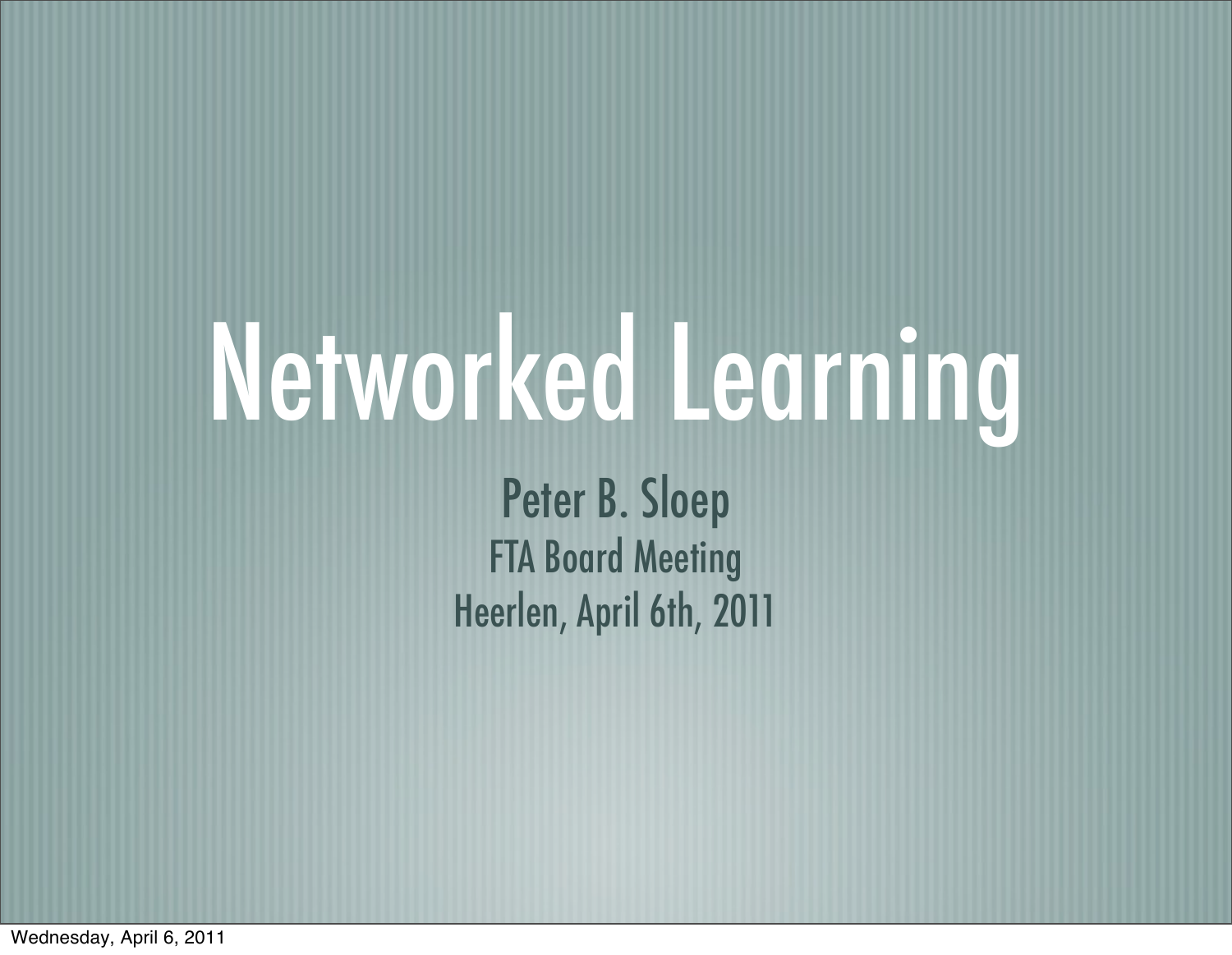# Learning Networks

 $\bullet$ 

 $\overline{\mathbf{O}}$ 

 $\bigcirc$ 

O

Wednesday, April 6, 2011

 $\circ$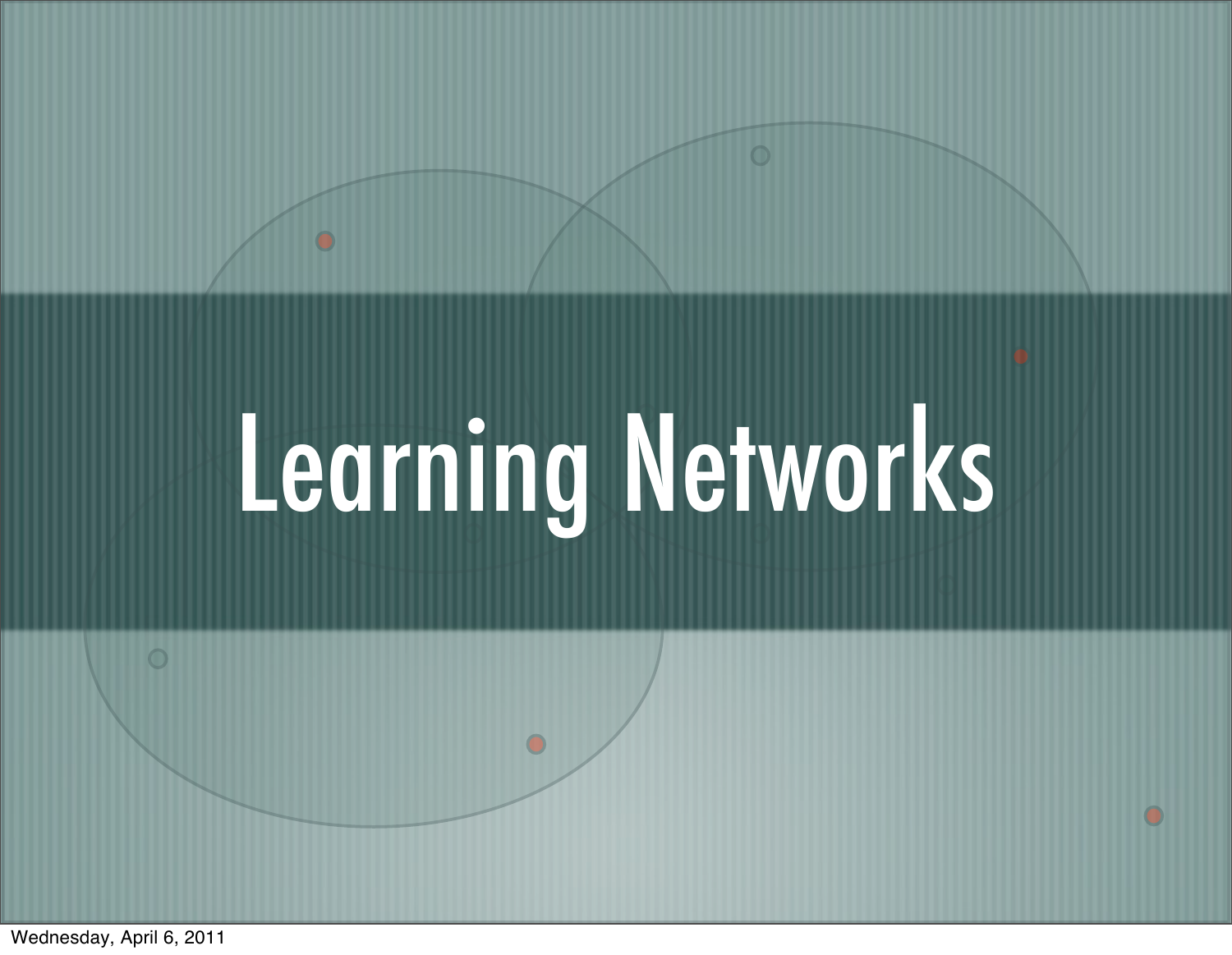Learning Networks are **online social networks** that have been designed with the intent to blend non-formal learning and deliberate instruction in degrees that suit de learner's needs best.

Learning Networks could be built from **scratch**, could make use of a blend of existing **social software tools** only, or could be designed as a mix of both.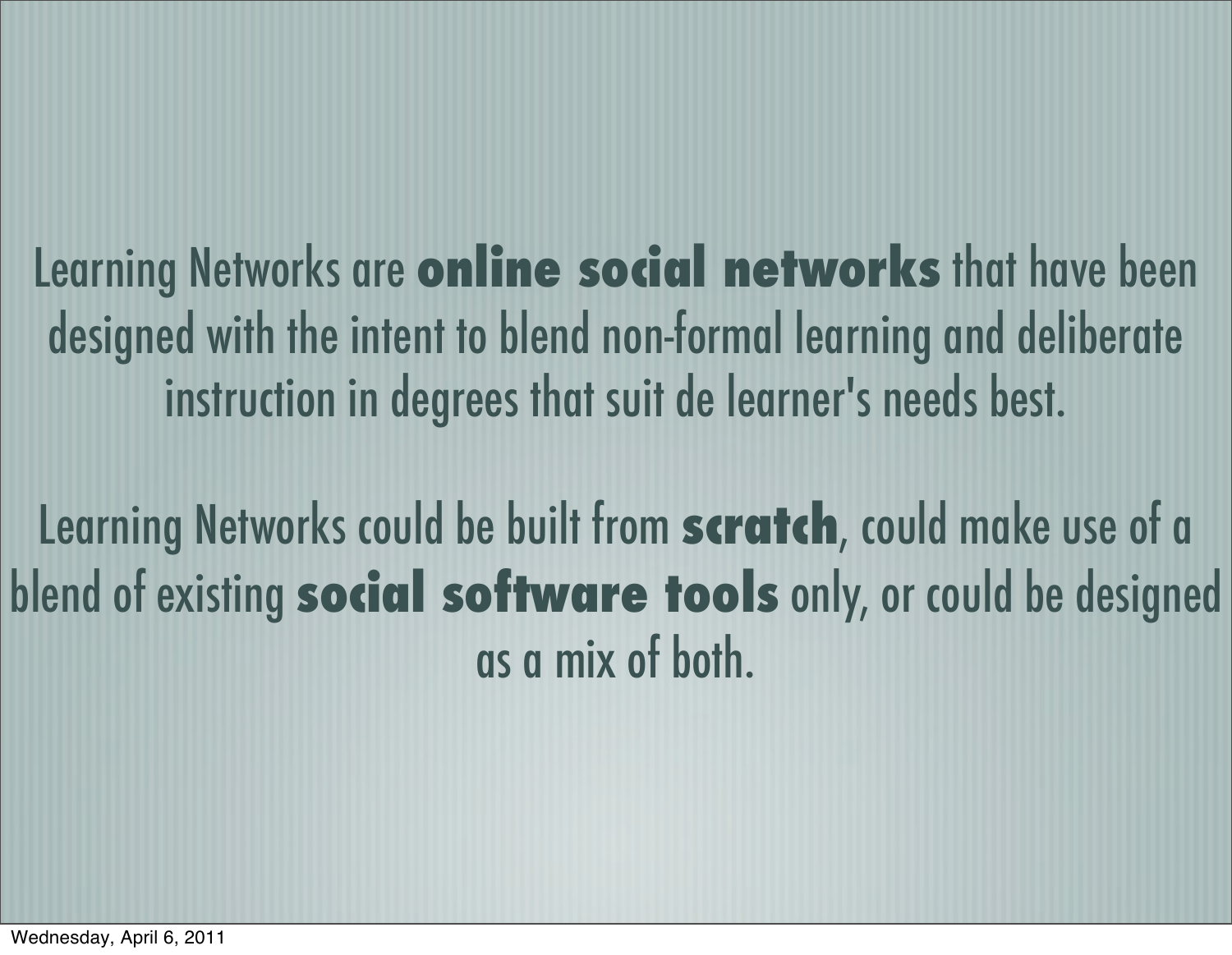Learning Network **research** focusses on learning, on professional development and innovation enhancement.

Of particular interest are the **social affordances** and their technical implementation in **services** that make learning in such environments effective, efficient, enjoyable and sustainable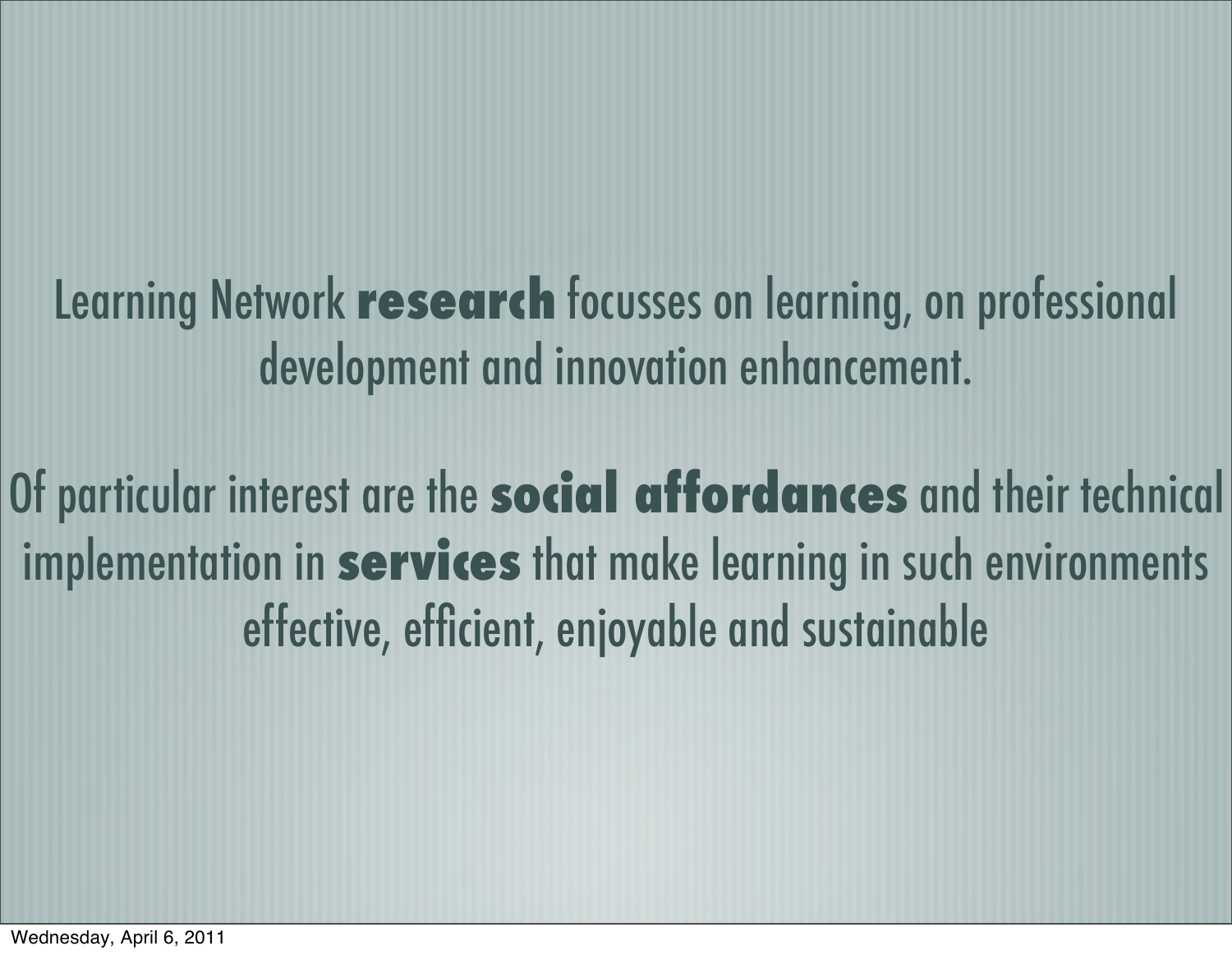# Example: LSA powered learner support

Wednesday, April 6, 2011

 $\bigcirc$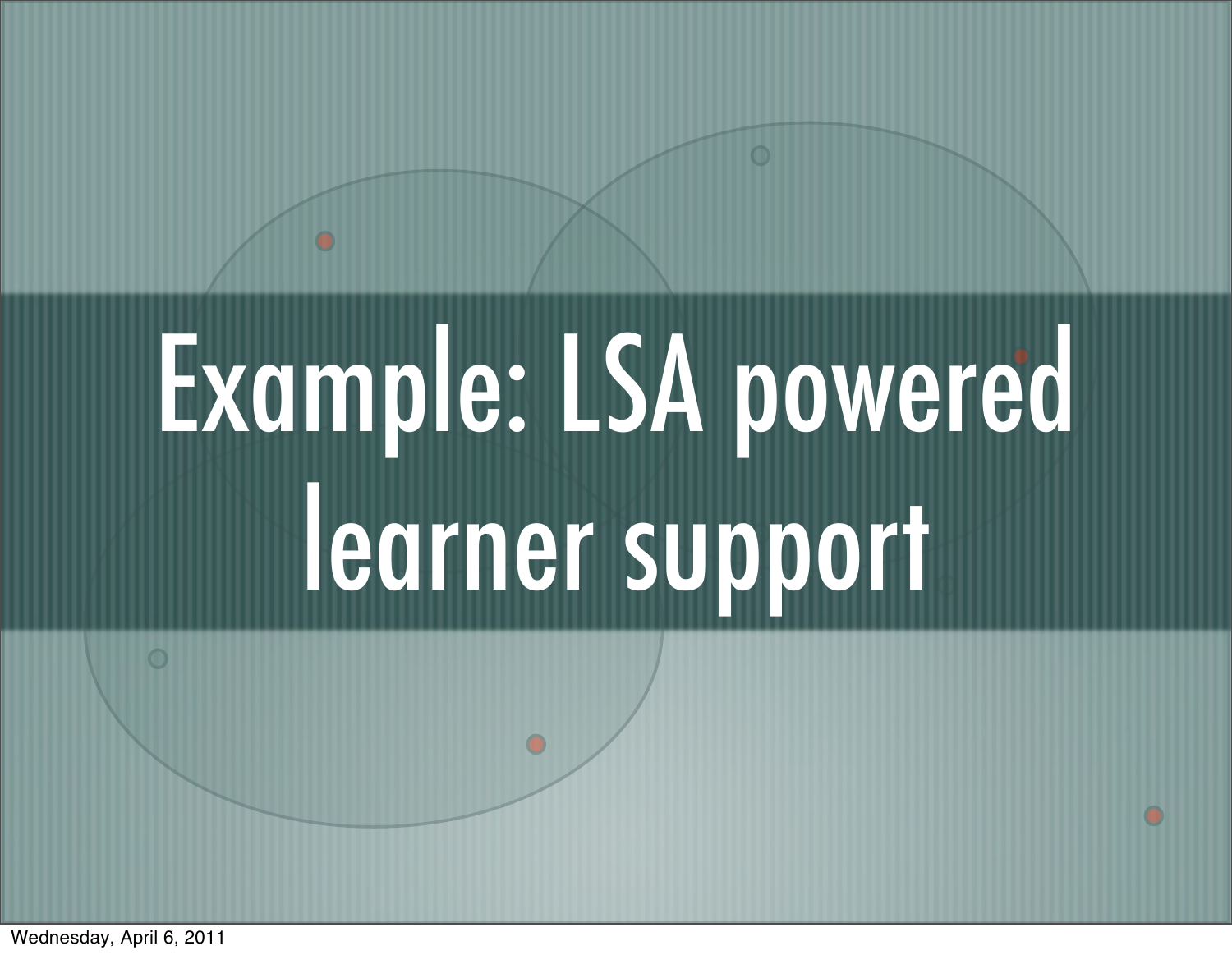### Problem

learning support: how to support such learners whenever they run into non-trivial problems (non-searchable questions)? content related (how, why) or meta-cognitive this kind of learner support is costly and time-consuming similar problem: Dave Wiley's teacher bandwidth problem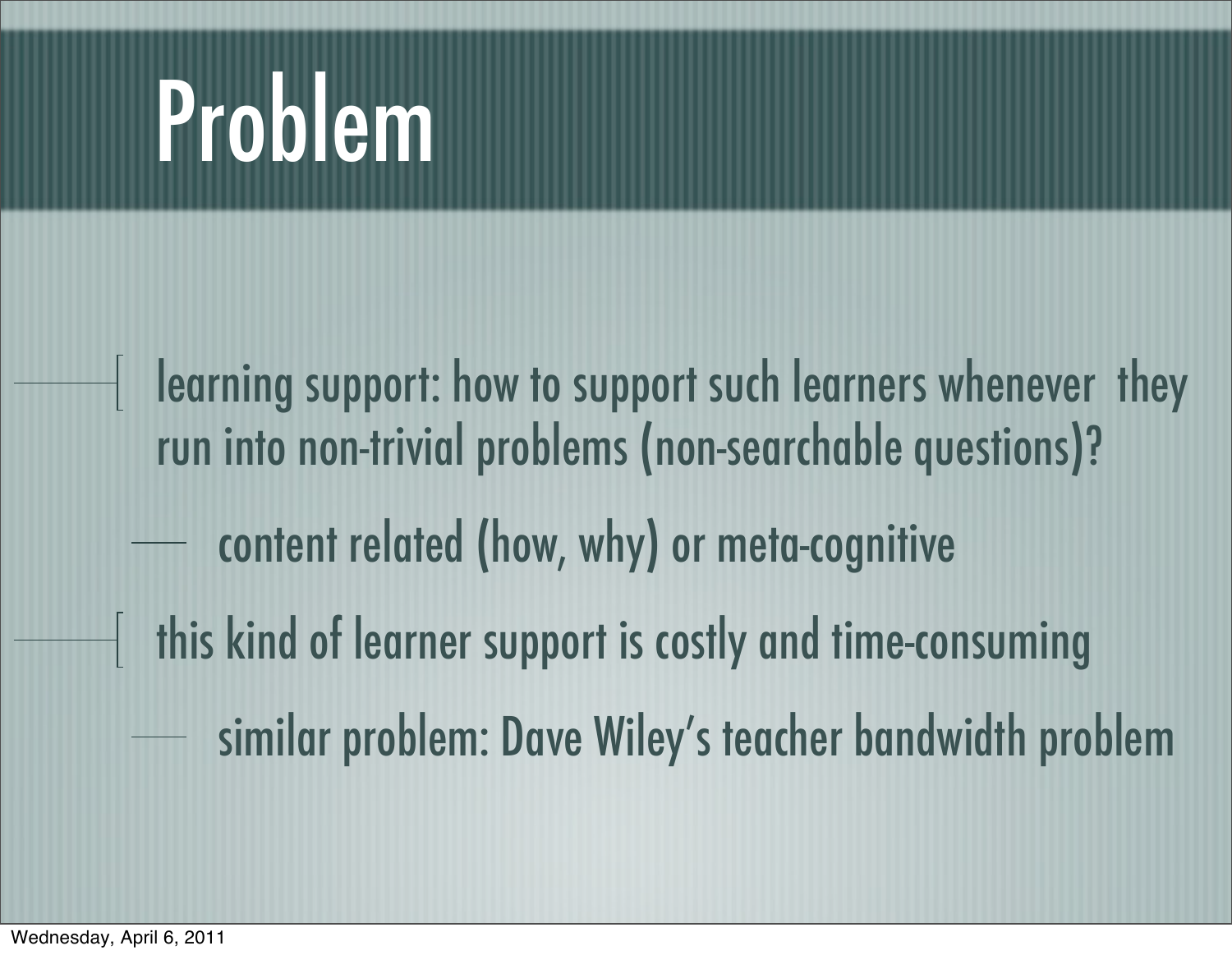### Answer

- Enlist the help of peers, and work in small groups  $\overline{\phantom{a}}$ 
	- to lower the individual workload
	- to avoid accidental blunders
	- to increase the likelihood of getting an answer
		- to enhance sociability

**Ad hoc, transient communities** we call such groups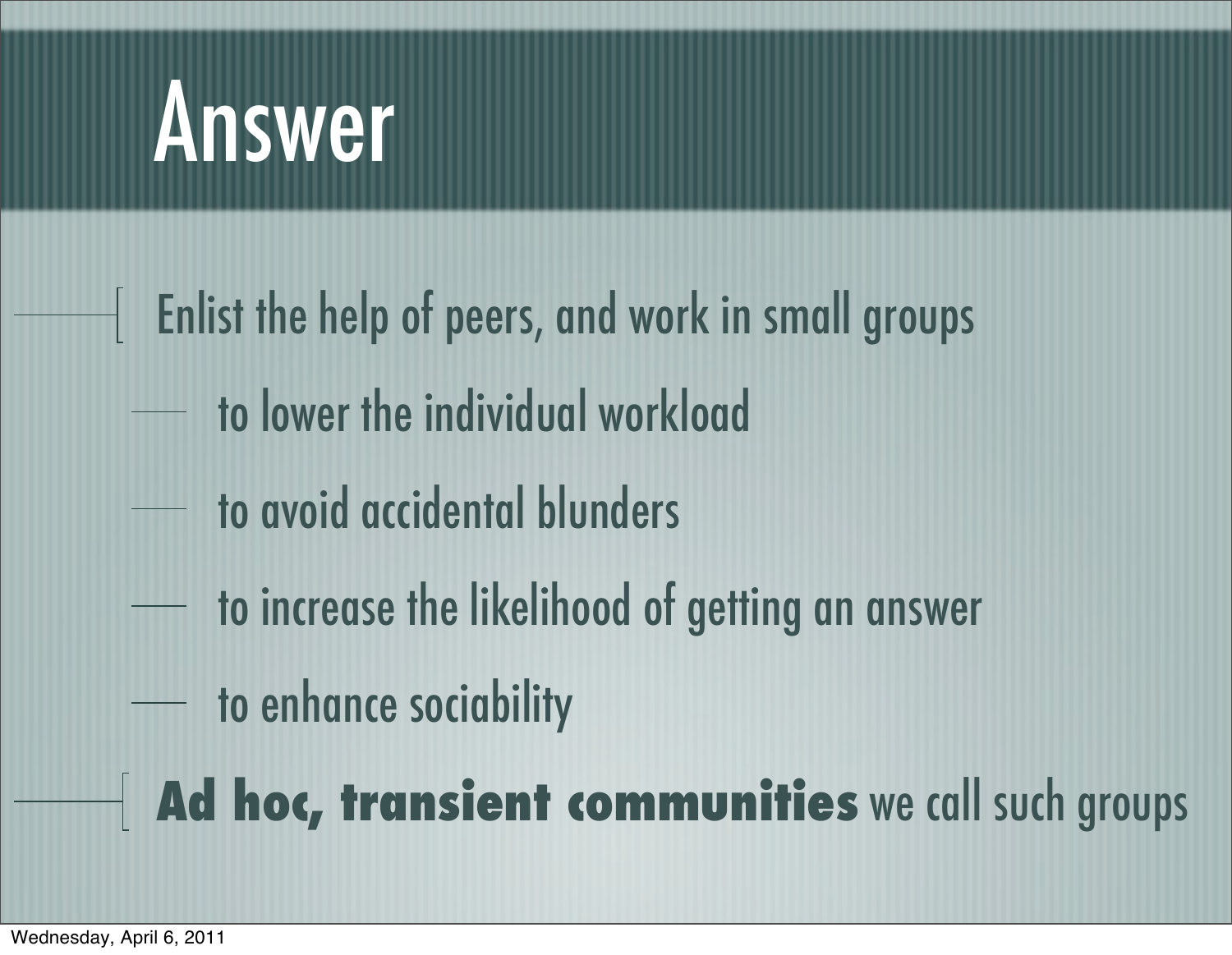### How?

### By building software that ╢

- connects a 'tutee' to competent and available 'tutors'
- puts them in a group
- provide the group with a wiki
- and seeds the wiki with possible answers.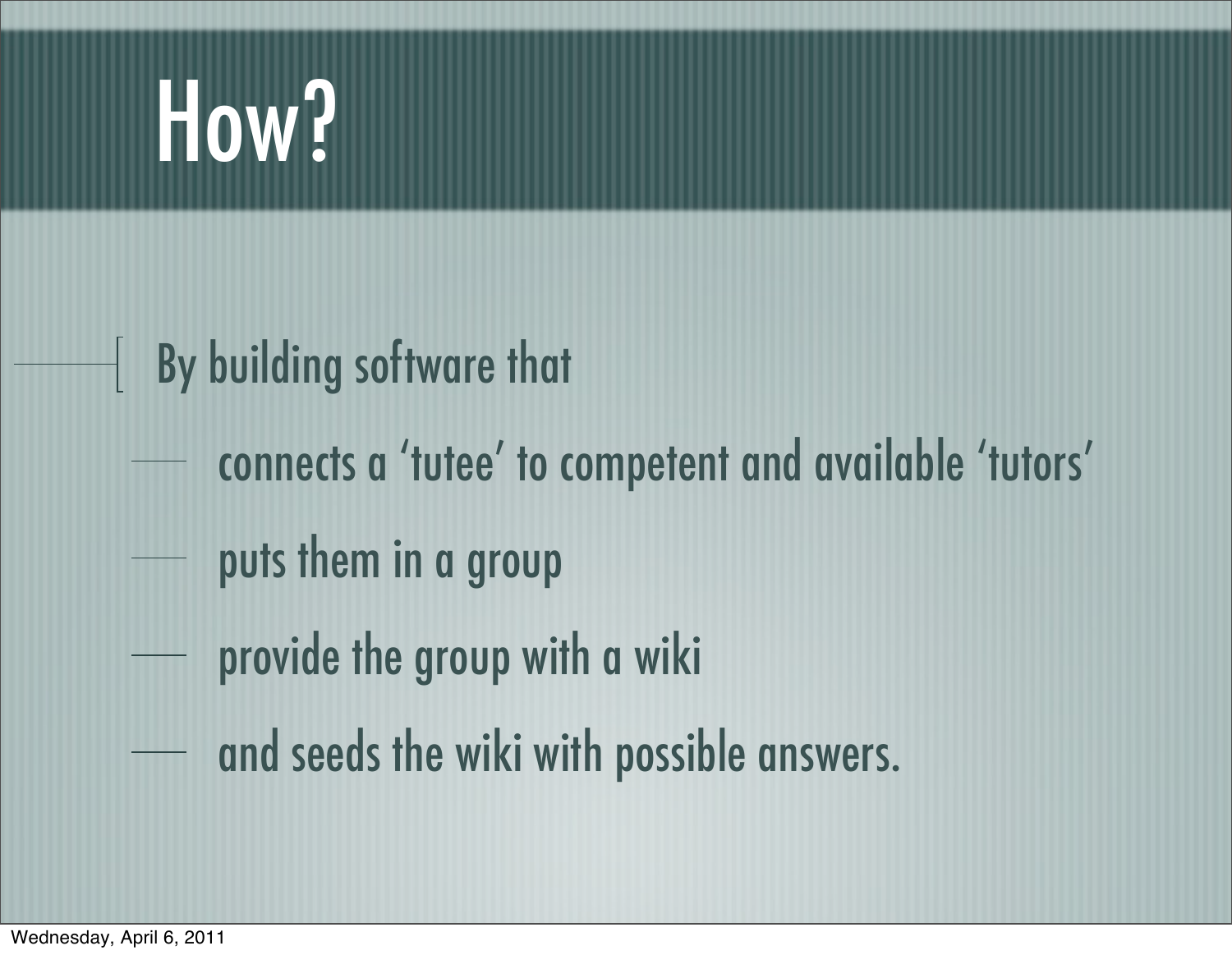

Moodle LSA module Tutor locator

UML activity diagram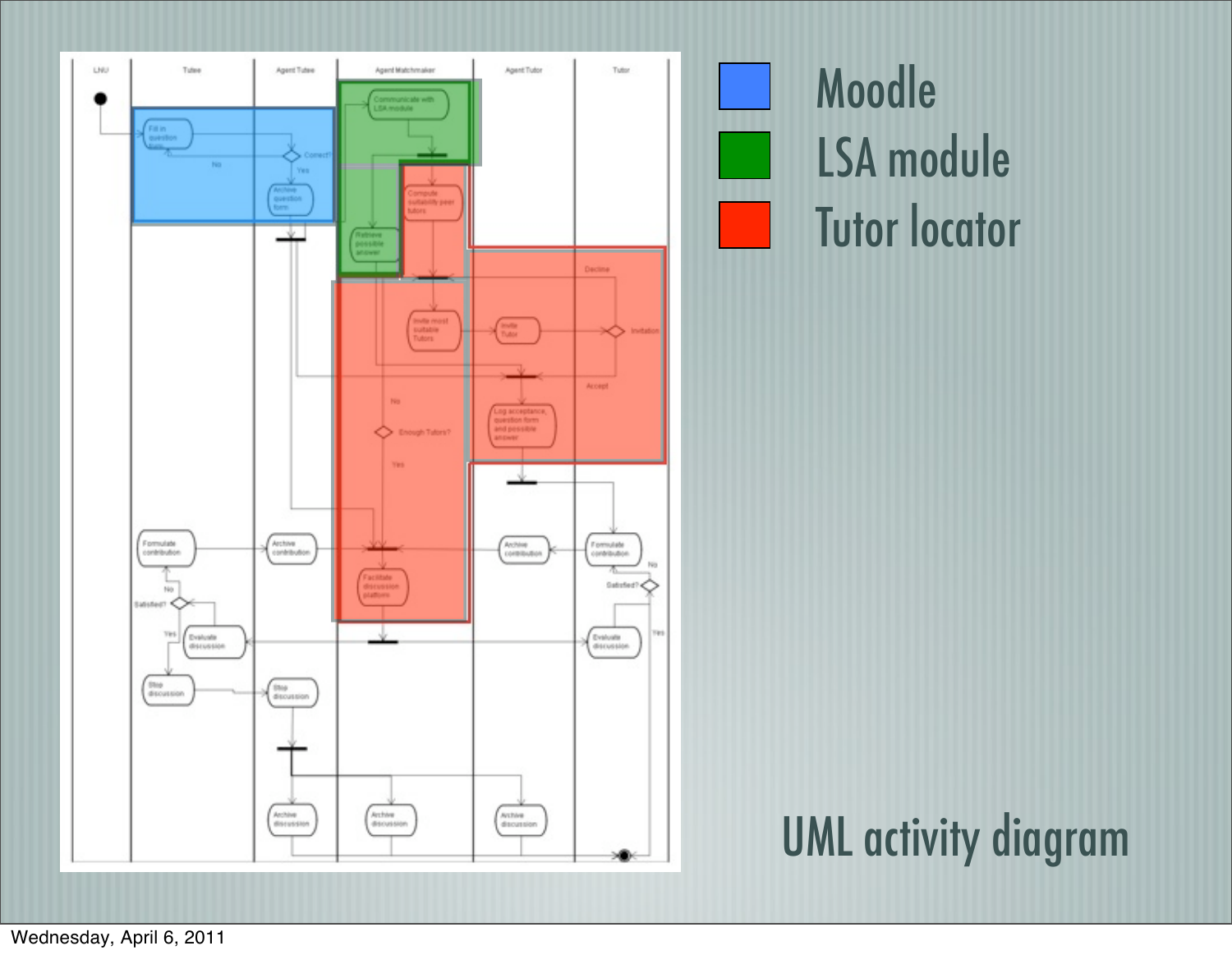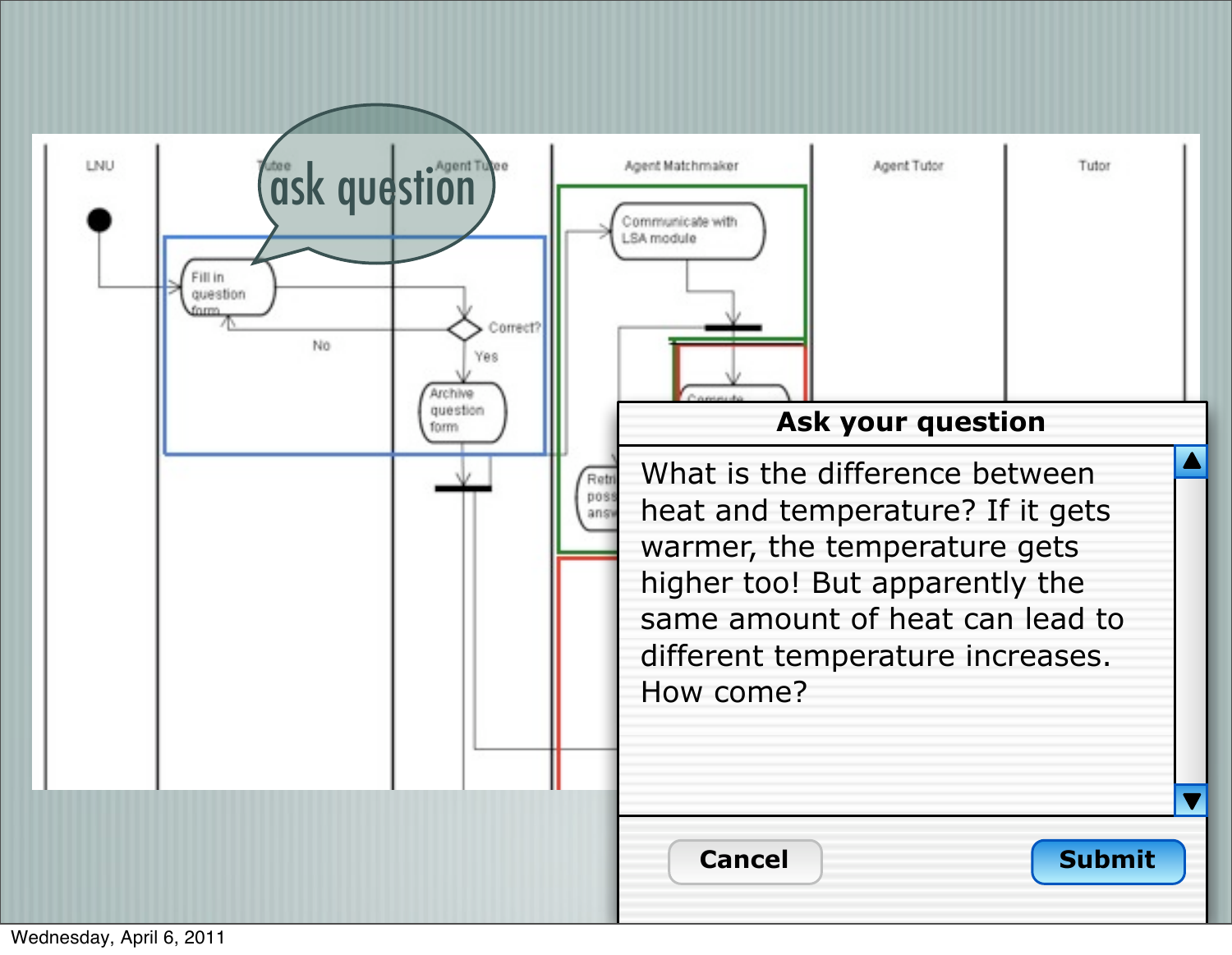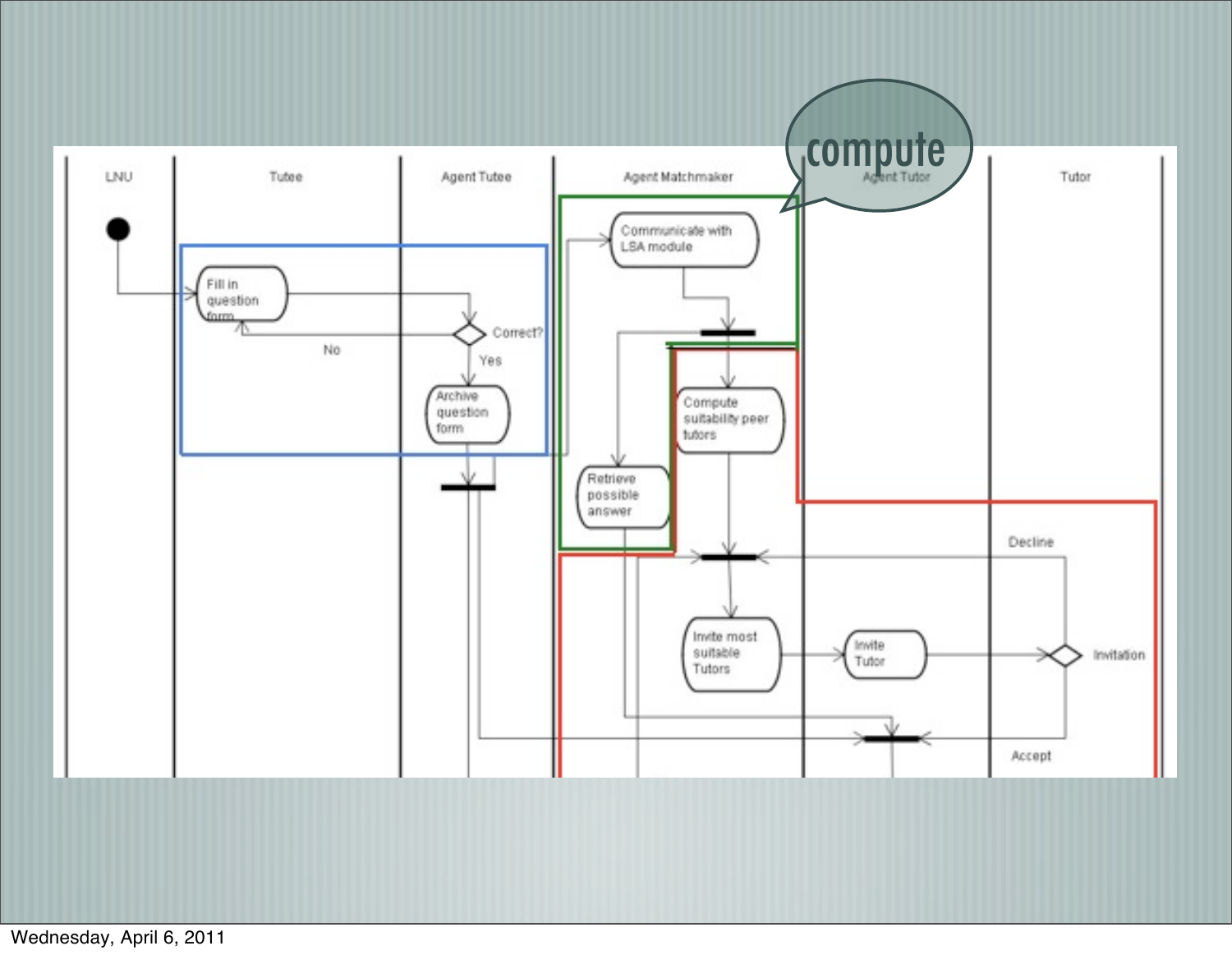### Latent Semantic Analysis documents

|              | 1   | $\overline{2}$ | 3                |  | $\bullet$ |  | m     |
|--------------|-----|----------------|------------------|--|-----------|--|-------|
| aap          | 5   | 11             | $\boldsymbol{0}$ |  |           |  |       |
| links        | 1   | $\overline{2}$ | 33               |  |           |  |       |
| de           | 110 | 156            | 144              |  |           |  |       |
| soort        | 25  | 19             | $\boldsymbol{0}$ |  |           |  |       |
|              |     |                |                  |  |           |  |       |
| $\mathbf{i}$ |     |                |                  |  | fr(ij)    |  |       |
|              |     |                |                  |  |           |  |       |
|              |     |                |                  |  |           |  |       |
| $\mathsf{n}$ |     |                |                  |  |           |  | f(mn) |

terms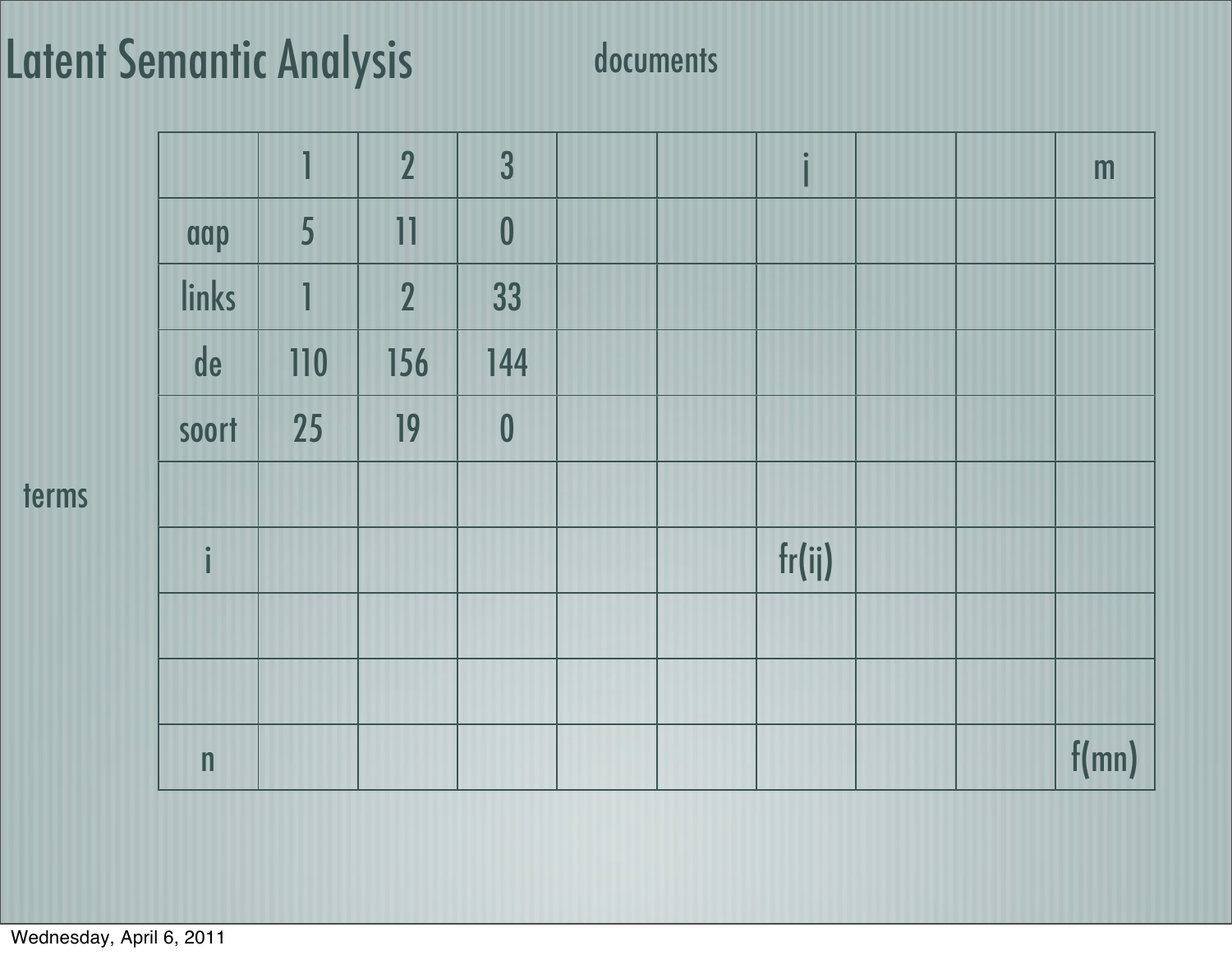### Latent Semantic Analysis

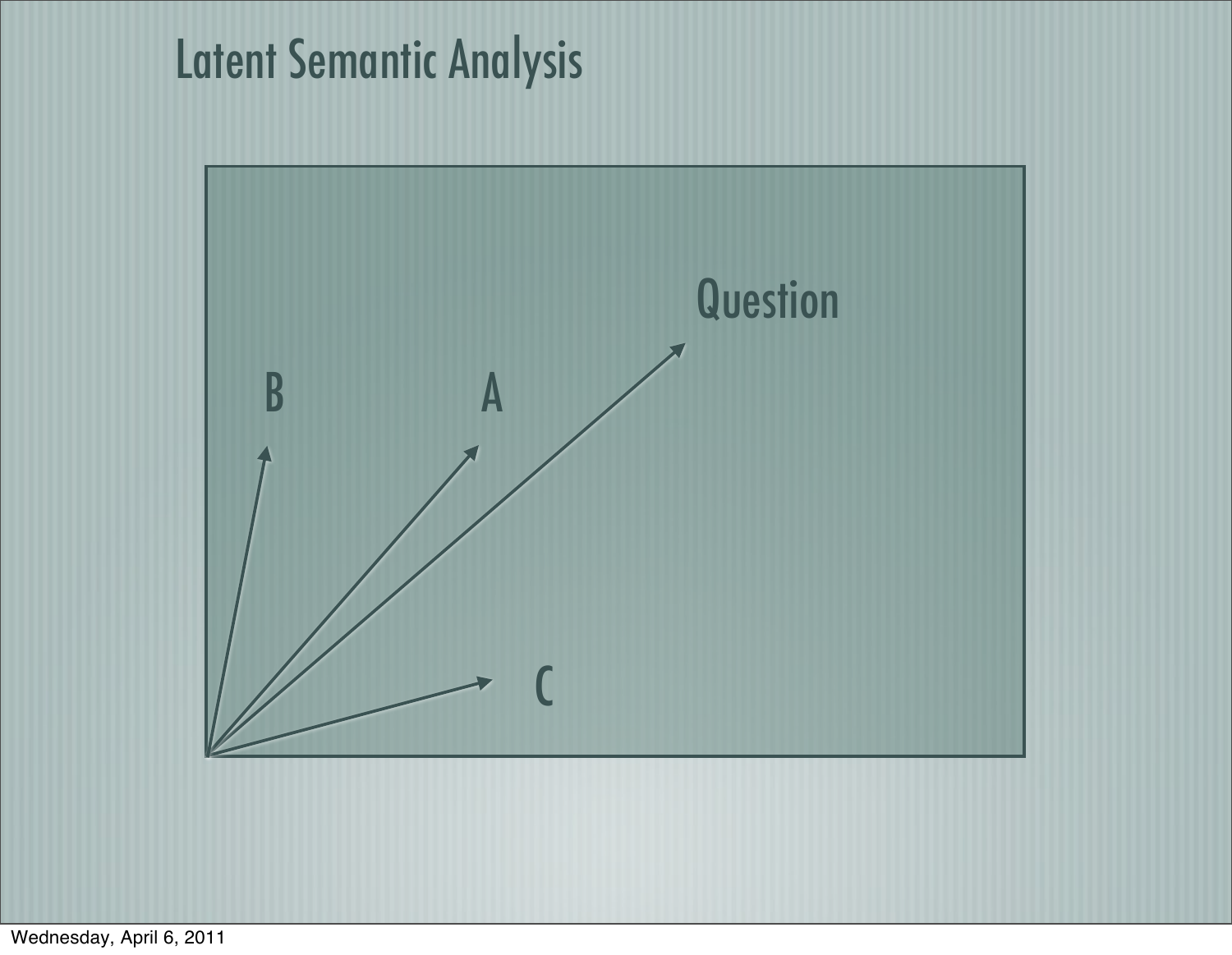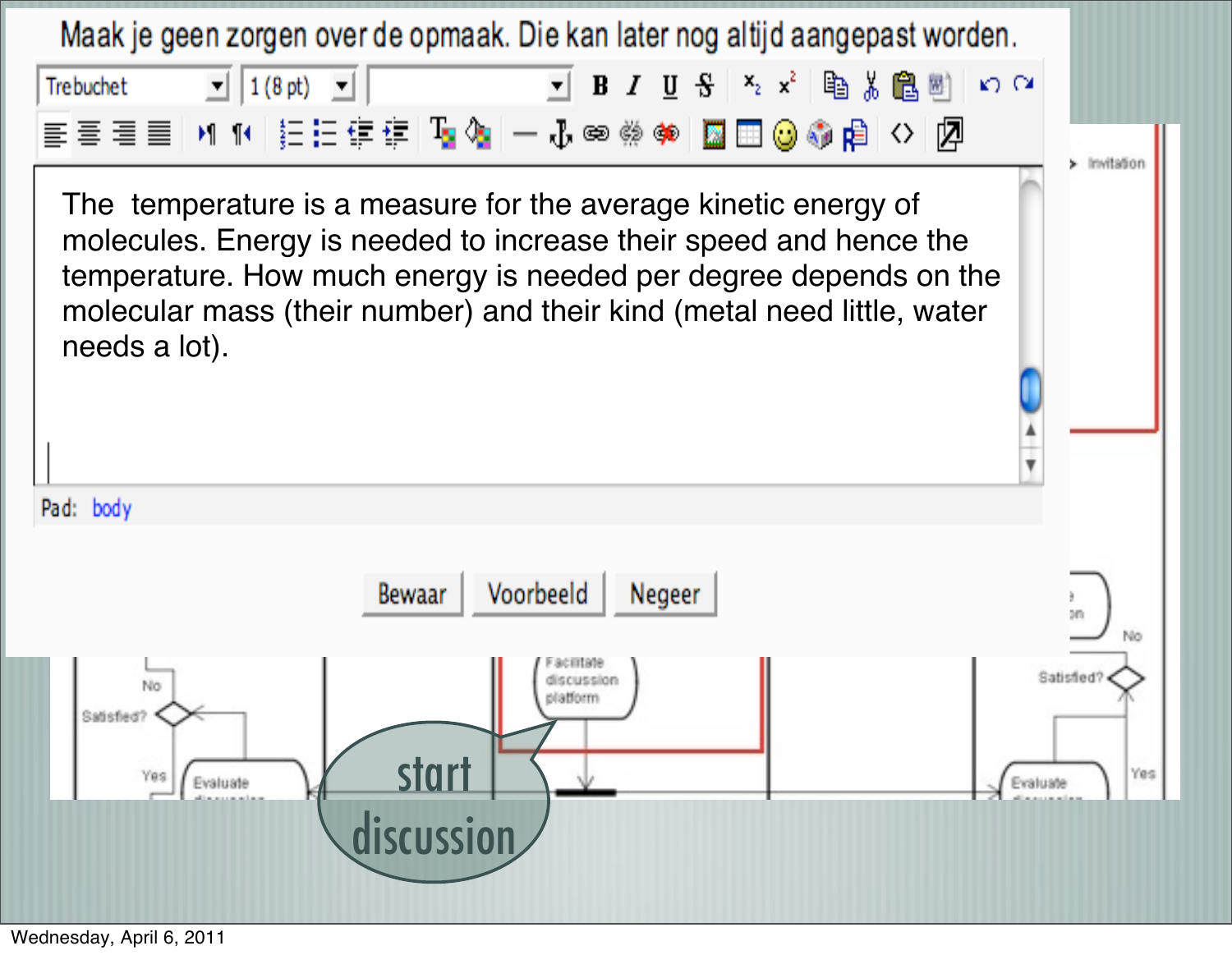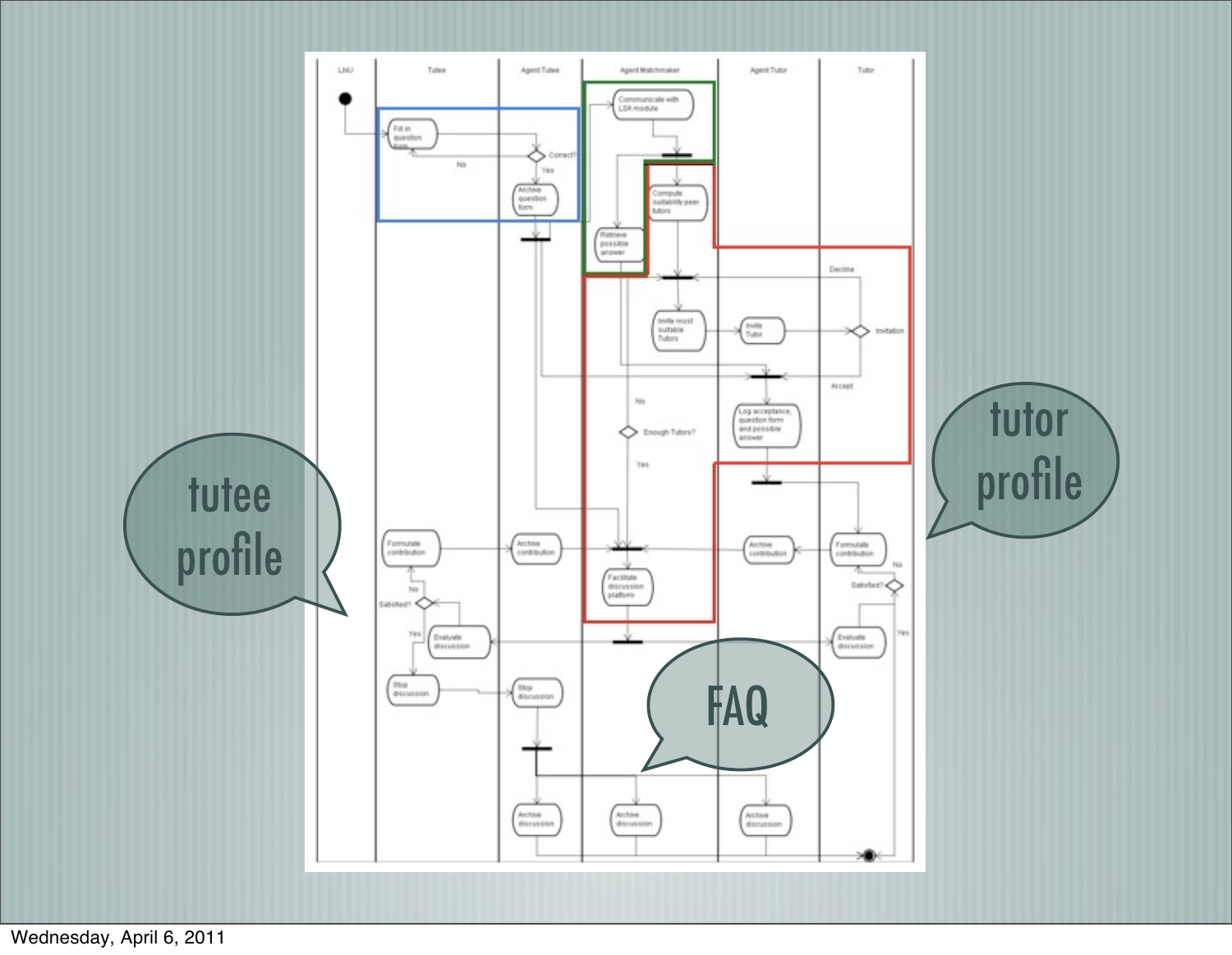### Thus ...

the tutee's questions are answered the teacher's workload is reduced the peer tutors themselves learn something along the way  $\parallel$  and  $\ldots$ the lone-learner probleem is addressed!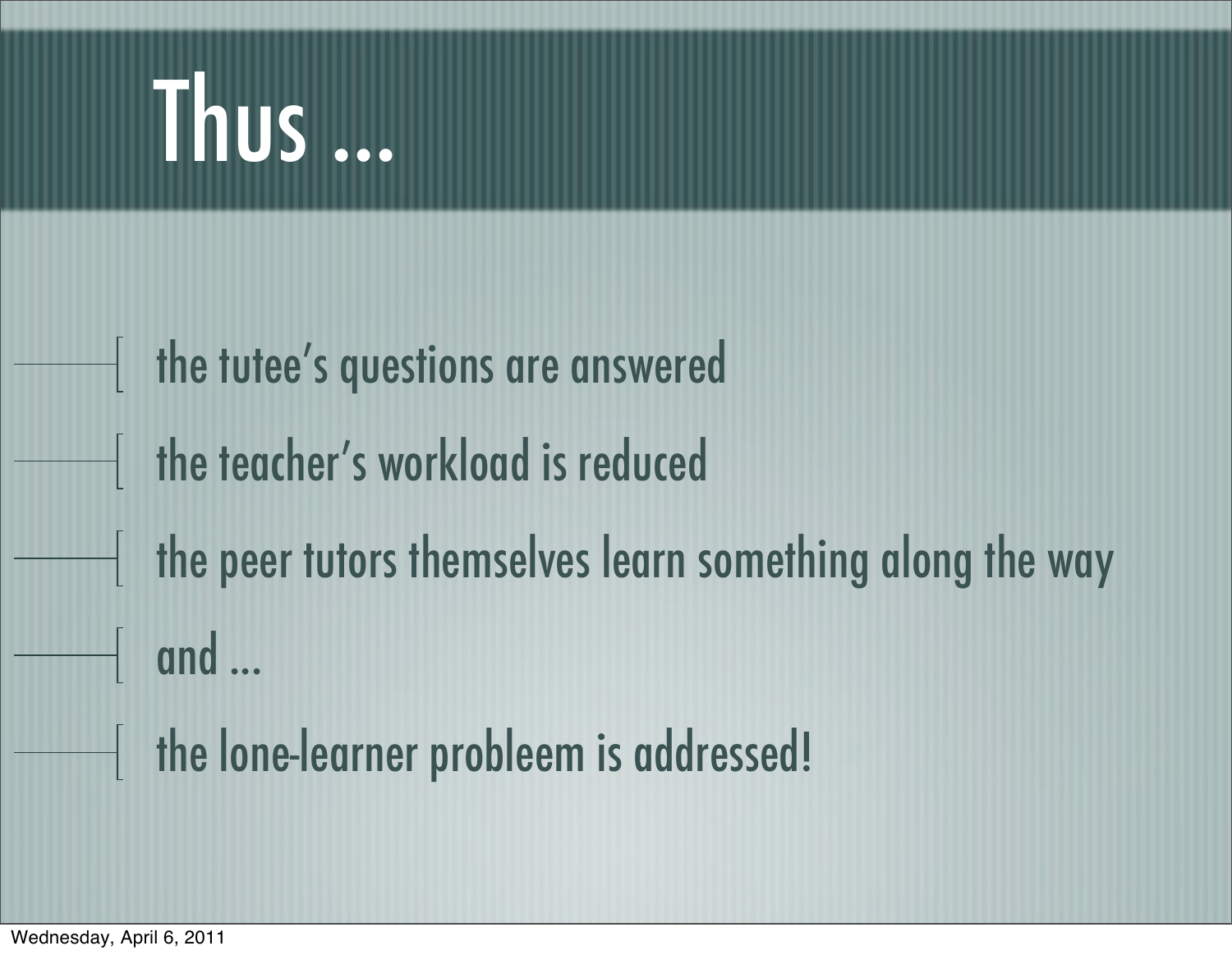# LN dynamics: Ad-hoc transient communities

Wednesday, April 6, 2011

 $\bigcirc$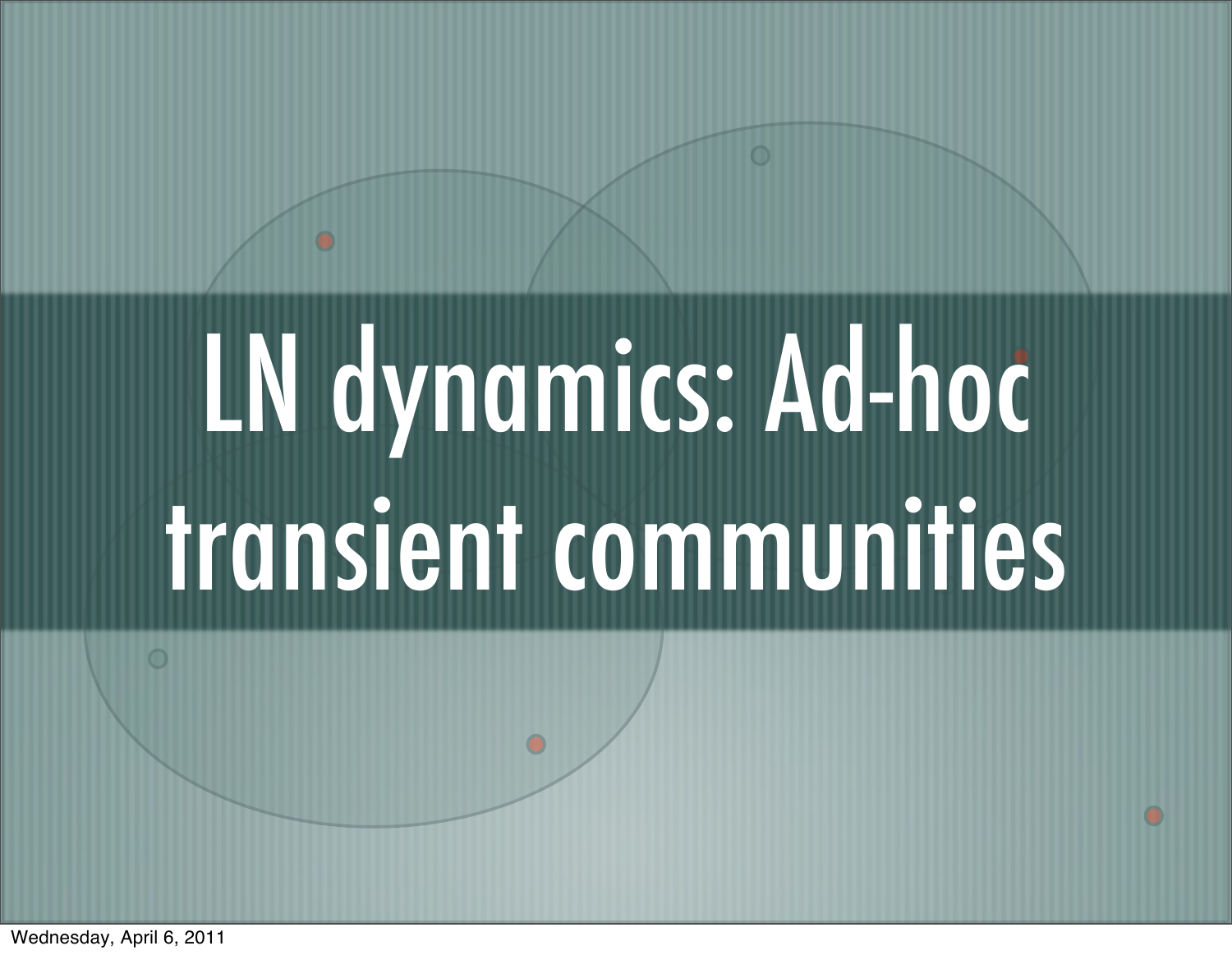### 'Lone-learner problem'

- Studying entirely on your own negatively influences academic performance (Wegerif)
	- Learning together is more effective (Wenger)
- Ad-hoc transient communities help solve the 'lone-learner problem' by increasing sociability (Preece)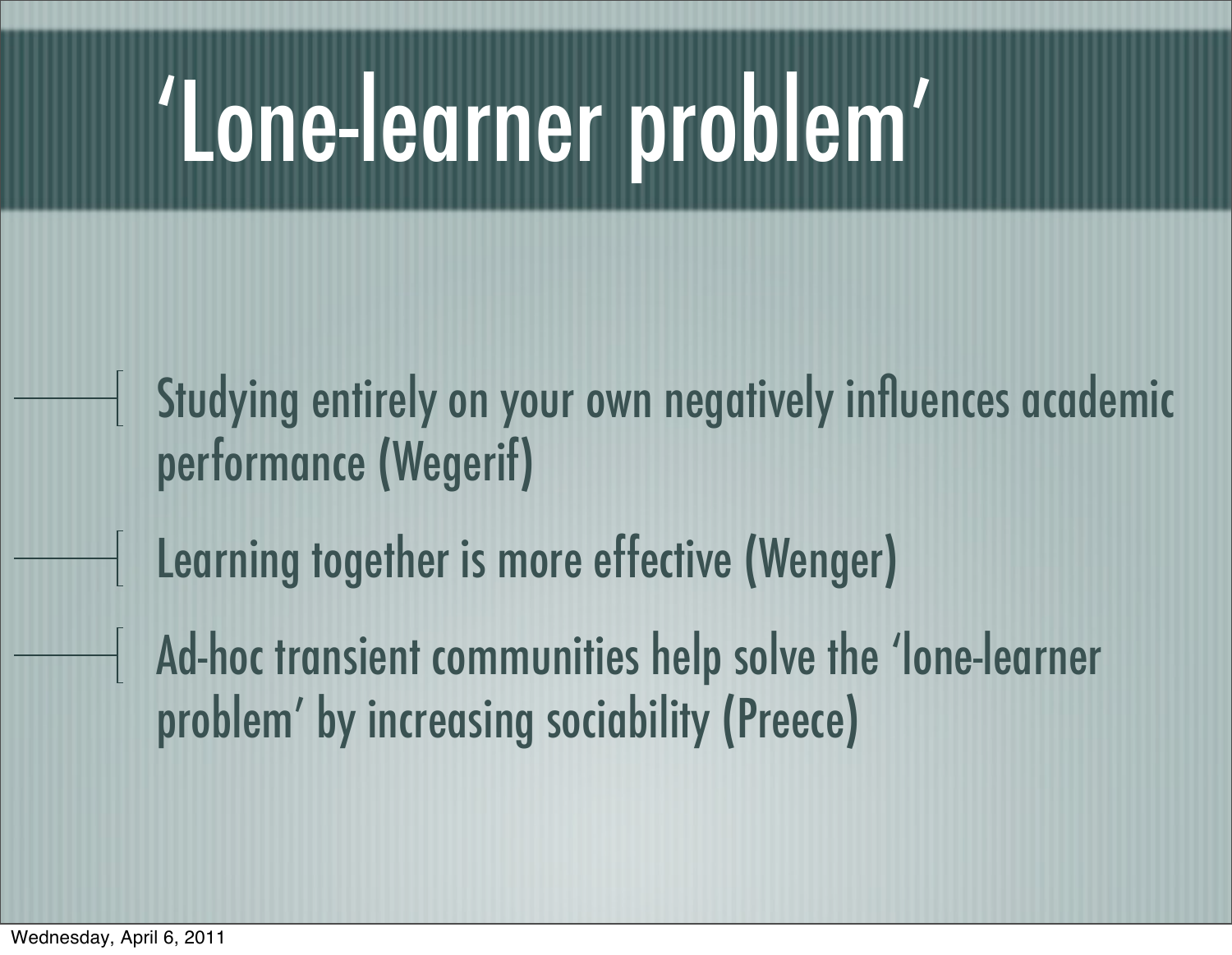### NOT a community ... yet

- Een ad-hoc transient community is **not** a traditional community
	- There is no stable, shared goal
	- There are as many goals as there are users
	- There is no stable division of labour, though learners do switch roles (tutee <=> tutor)
- if anything, it acts as a condensation nucleus (cloud seed)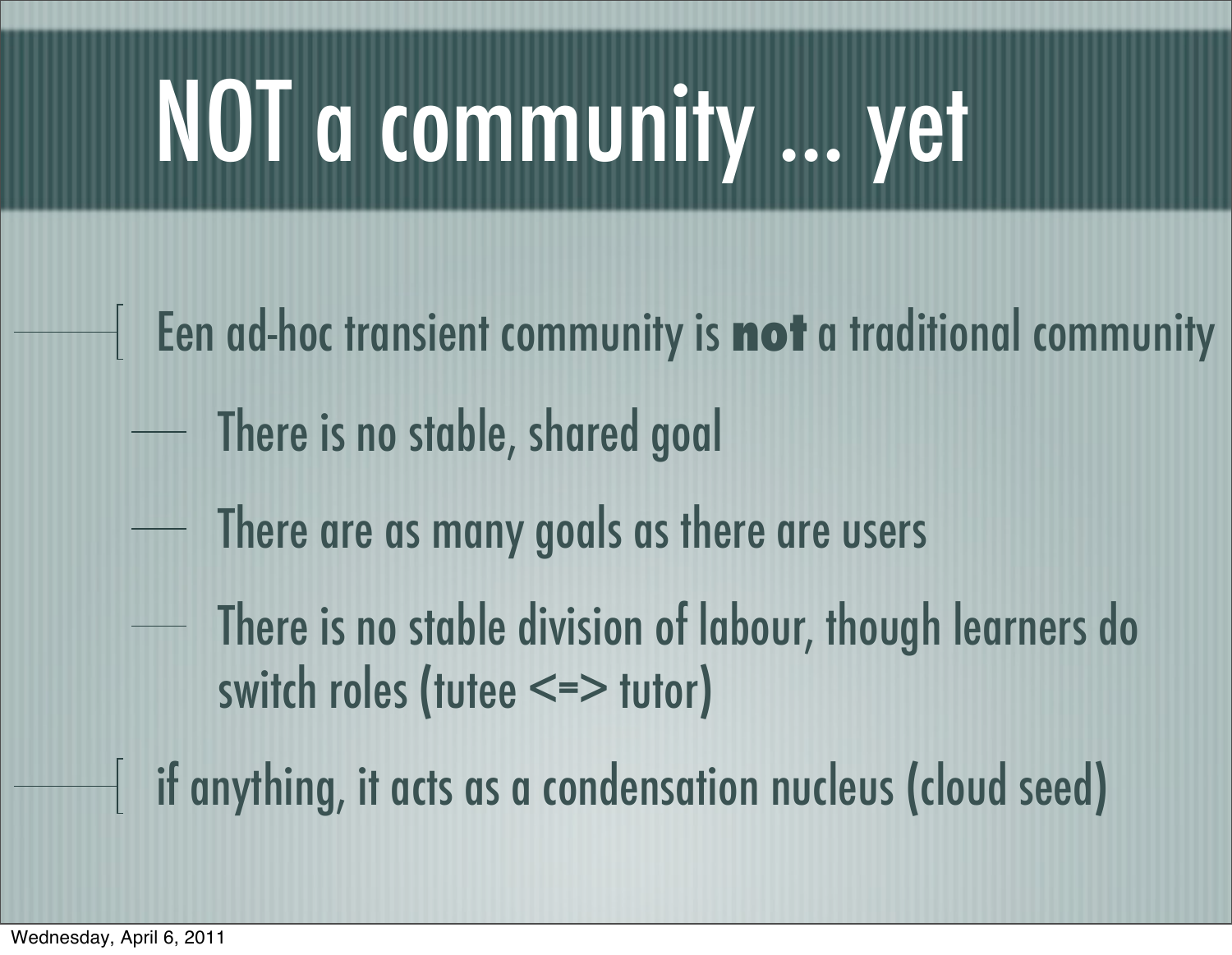### will AHTCs 'work'?

- roles are asymmetric per event
	- the tutee takes, the tutor gives
- similar to prisoner's dilemma, so doesn't work
	- you have to trust the other, for whom it is more profitable to take but not give
- but the iterated prisoner's dilemma does work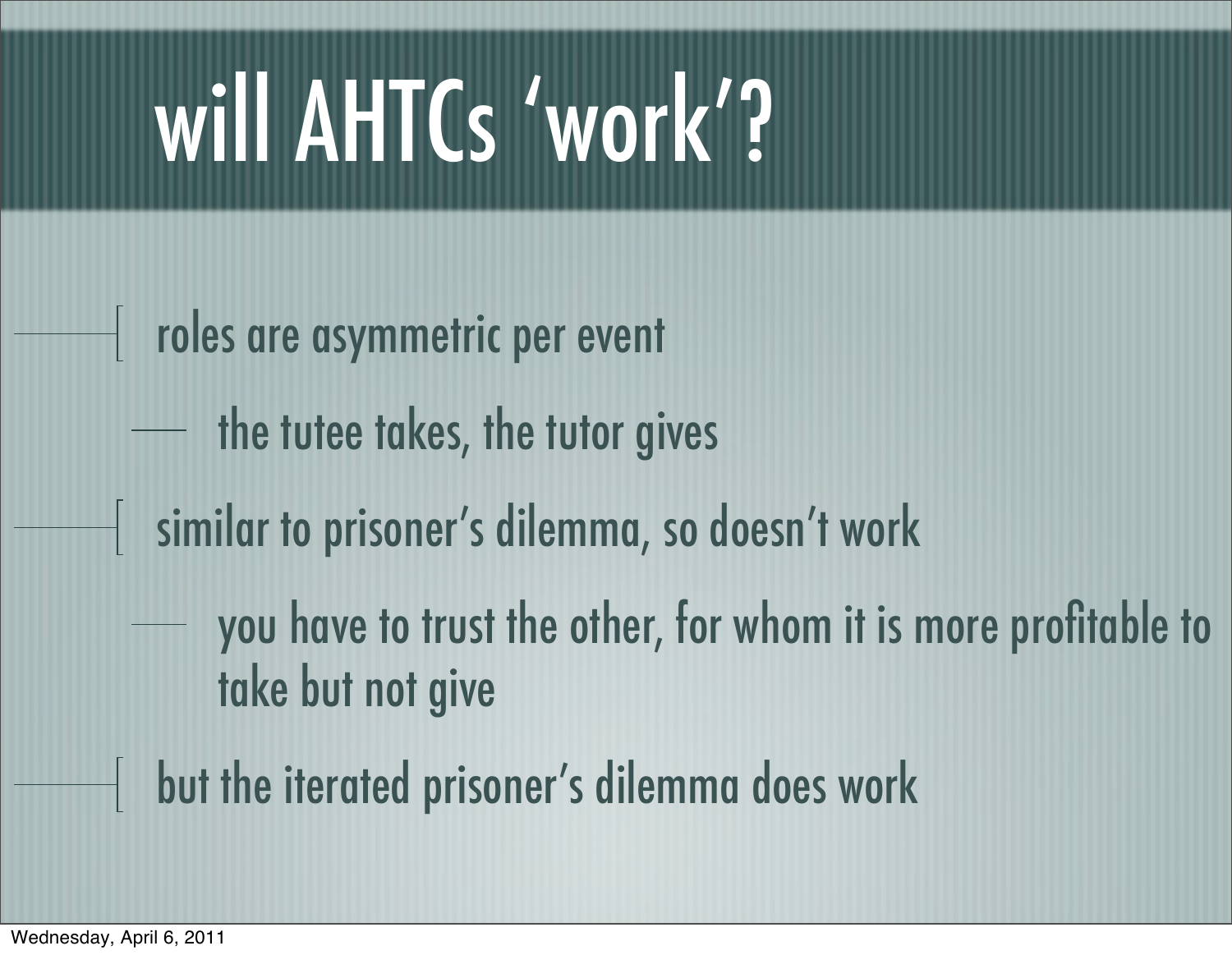### Prevent 'cheating'

- advertise good model behaviour
- rule out anonymity (allow at most persistent pseudonymity)
- guard the boundaries by making clear who belongs to the network and who doesn't
- $\frac{1}{1}$  technically implement tracking and tracing of others
- Granovetter's the strength of weak ties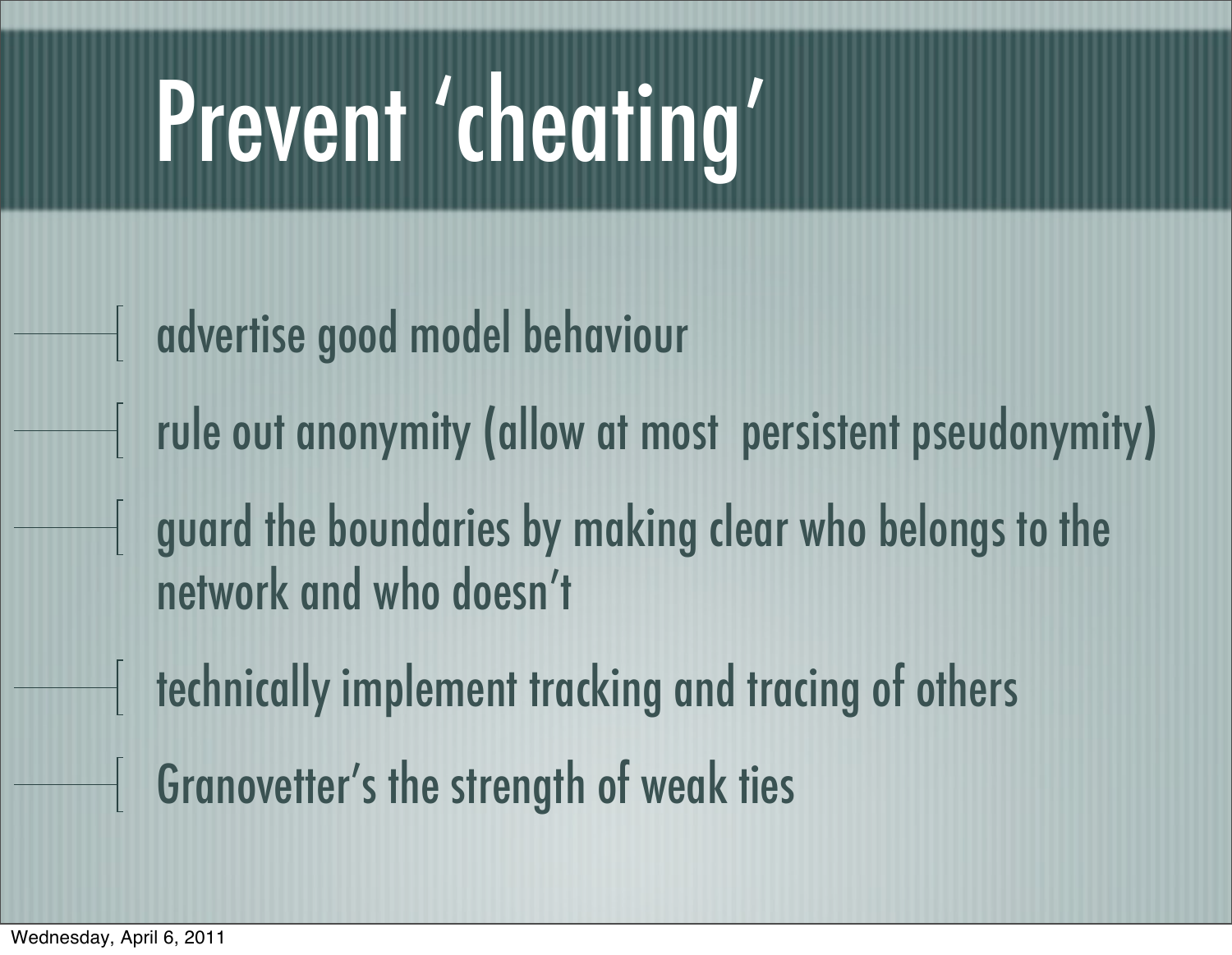## In conclusion

 $\bullet$ 

 $\bullet$ 

 $\circ$ 

 $\overline{\mathbf{O}}$ 

Wednesday, April 6, 2011

 $\circ$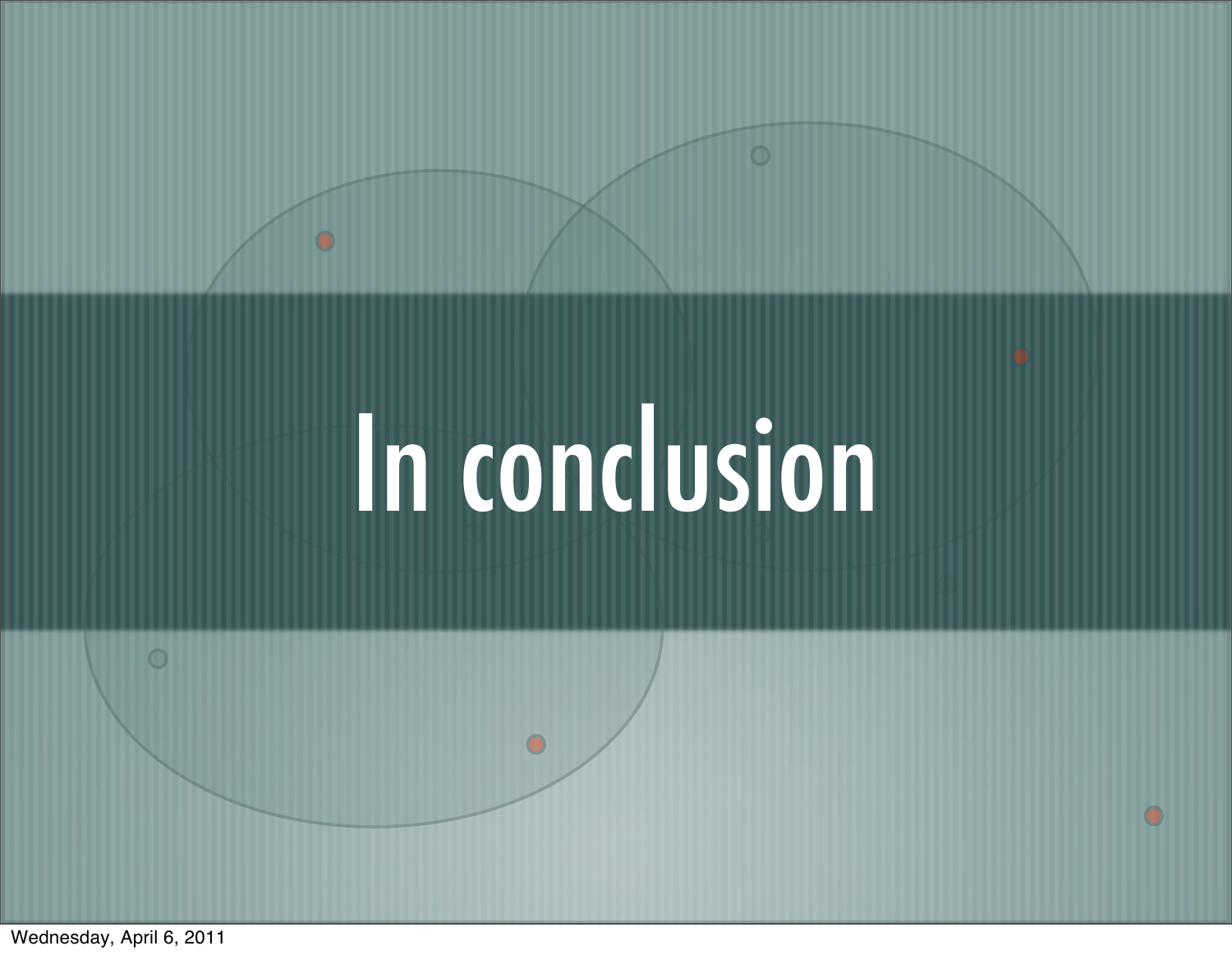More (recommender) services

P-bank, dossier, portfolio

- Learner positioning, learning path, resource discovery (LeaPos, i/FLSS, Remash)
- Summary tools (Pensum)
- Dialog analysis tools (Polycafe)
- Conceptual development (Conspect)